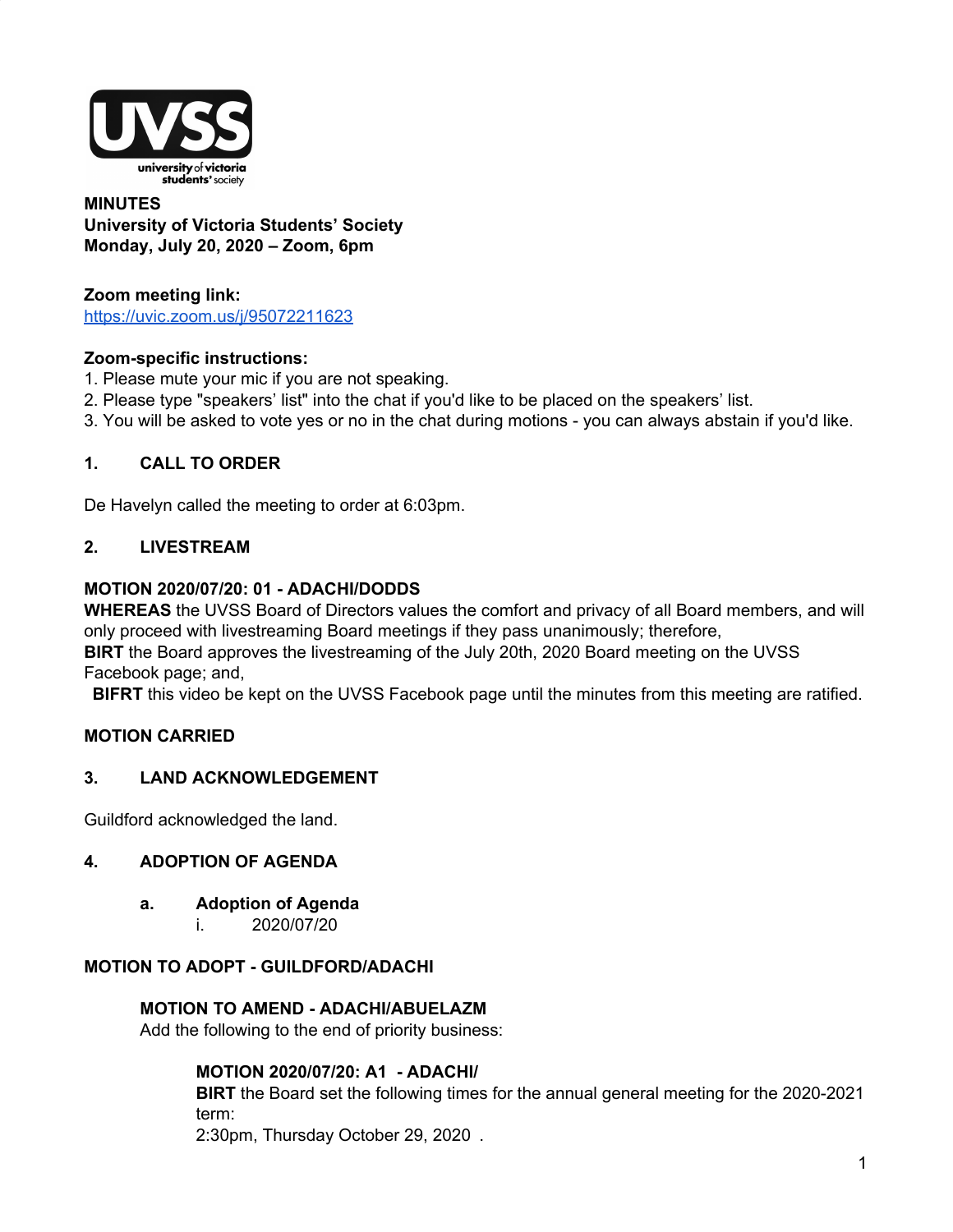# **MOTION TO AMEND - TUBEISHAT/**

Add NSU and Events directors' reports. **MOTION CARRIED**

### **AGENDA ADOPTED AS AMENDED**

### **b. Approval of Minutes**

- i. 2020/07/06
- ii. 2020/06/29
- iii. Executive Committee Minutes: 2020/06/03 2020/07/14

### **MOTION TO APPROVE - ABUELAZM/ADACHI MOTION CARRIED**

### **5. PRESENTATIONS & ANNOUNCEMENTS**

- **a. PRESENTATIONS**
- **b. ANNOUNCEMENTS**

### **6. REPORTS**

# **a. REPORT – EXECUTIVE DIRECTOR** Strategic Plan Implementation, Society Finances & Operations (BoD Policy Section 1, Part 3.2.l)

# **b. REPORTS**

### **PORTFOLIOS**

- 1. Campaigns and Community Relations
- 2. Finance and Operations
- 3. Outreach and University Relations
- 4. Student Affairs
- 5. Events
- 6. International Student Relations

# **COMMITTEES AND COUNCILS**

- 1. Electoral
- 2. Executive committee
- 3. Food Bank & Free Store
- 4. Peer Support Centre

### **CONSTITUENCY ORGANIZATIONS & NSU**

- 1. GEM
- 2. NSU
- 3. Pride
- 4. SOCC
- 5. SSD

### **WORKING GROUPS**

1. PIRG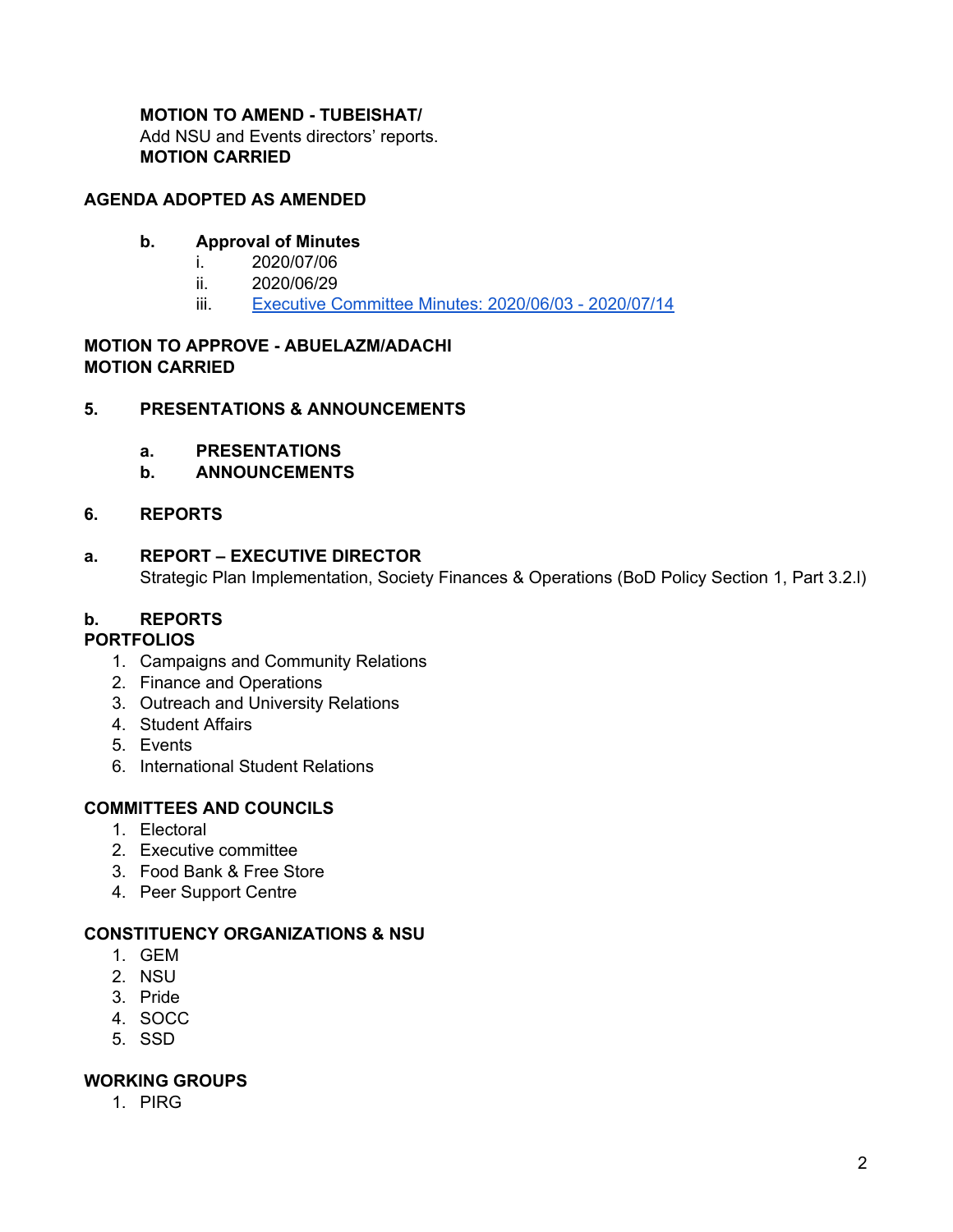# **7. QUESTION PERIOD (15 mins)**

# **8. MAIN MOTIONS**

### **a. PRIORITY BUSINESS**

### **MOTION TO POSTPONE MOTION 2 TO AUGUST 10TH MEETING - ABUELAZM/BLECHA MOTION CARRIED**

#### **MOTION 2020/07/20: 02 – ADACHI/**

**WHEREAS** nominees to this committee are not required to be members of the UVSS Board; and, **WHEREAS** the Director of Outreach and University Relations has descriptions of all of the committee for potentially interested students;

**WHEREAS** this committee meets on a monthly basis for 75 minutes; therefore, **BIRT** nominations be opened to fill a vacancy on UVic's Wellness Education/Health Promotion Committee (1 position).

### **MOTION 2020/07/20: 03 – ADACHI/GUILDFORD**

**WHEREAS** nominees to this committee are not required to be members of the UVSS Board; and, **WHEREAS** the Director of Outreach and University Relations has descriptions of all of the committee for potentially interested students;

**WHEREAS** this committee meets 6-10 times per year; therefore,

**BIRT** nominations be opened to fill a vacancy on the Student Life Activity Grant committee (1 position).

Nominations: Marran

### **MOTION CARRIED**

### **MOTION 2020/07/20: 04 - BURD/GUILDFORD**

**WHEREAS** Current policy does not represent actual practice; therefore, **BIRT** Policy Development Committee recommend to the Board of Directors an update to board of directors policy section 4 part 4.3 non voting members as follows:

Non-voting Members

d. The Health Plan Administrator – ex officio

e. Administration and Services Manager – ex officio **or designate**

### **MOTION CARRIED**

### **MOTION 2020/07/20: 05 - BURD/ADACHI**

**WHEREAS** current policy does not represent actual practice; therefore, **BIRT** Policy Development Committee recommend to the Board of Directors an update to Board of Directors policy Section 4 Part 4.7(3) as follows:

### **Management of Excluded Personnel**

a. Oversee all aspects of hiring, managing, and evaluating Excluded Personnel, including: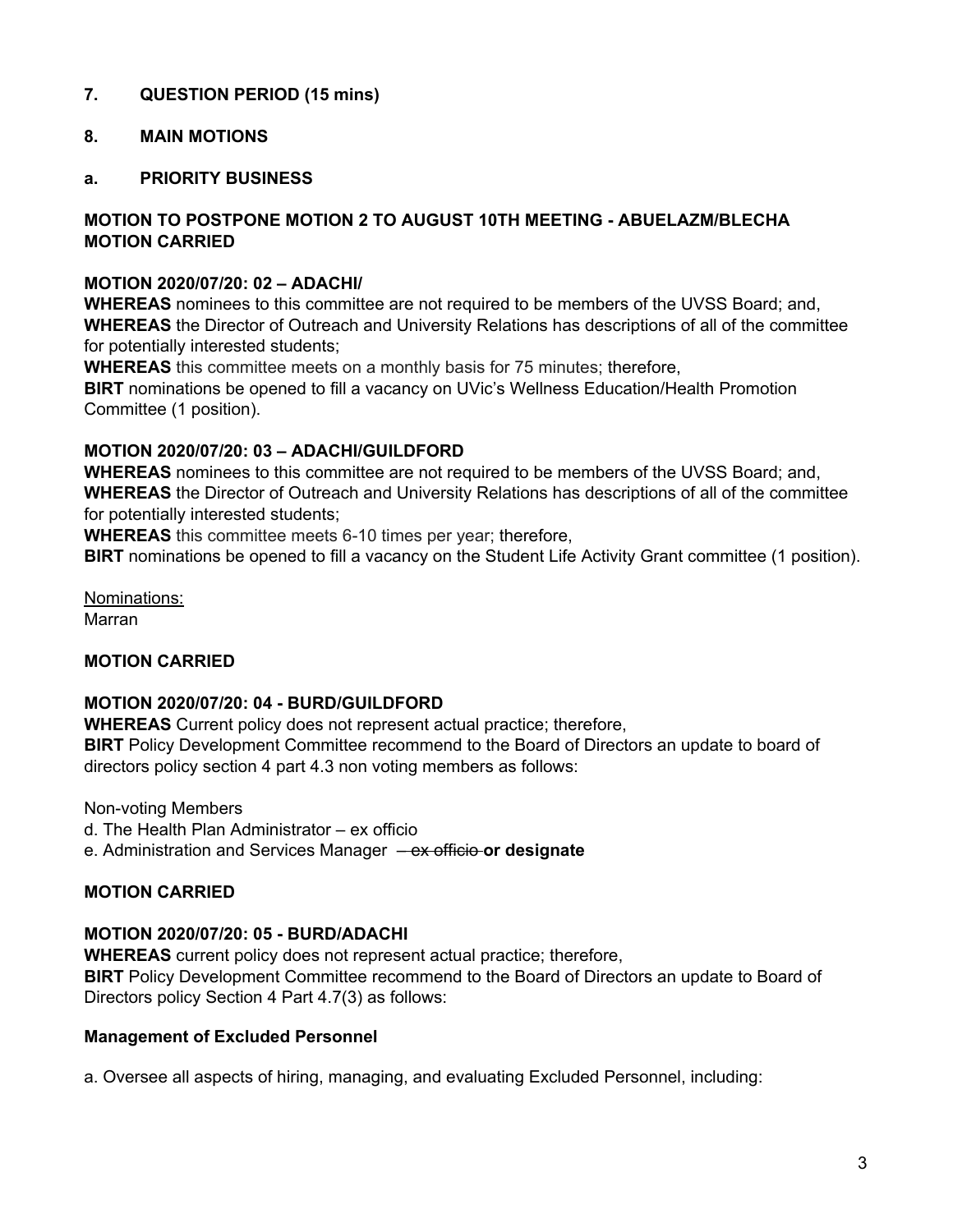a. Ensure that excluded personnel shall receive an annual performance review for the period of May 1 to April 30 of the following year. The annual performance review process shall commence no later than July 1. **be completed no later than August 31.**

# **MOTION TO AMEND - BURD/MITTAL**

The annual performance review process shall commence no later than July August 1.

### **MOTION CARRIED**

#### **MOTION 2020/07/20: 06 - ADACHI/ABUELAZAM**

**BIRT** the Board of Directors accepts the resignation of Emily Hiser as a Director at Large.

### **MOTION CARRIED**

### **MOTION 2020/07/20: 07 - BURD/NAG**

**WHEREAS** there is a vacancy on the personnel committee; therefore, **BIRT** the Board of Directors open up nominations for the position of one [1] director elected by the BoD on the Personnel Committee who must be available for the entirety of the board term.

Nominations: Ritchie

### **MOTION CARRIED**

#### **MOTION 2020/07/20: A1 - ADACHI/LOWAN**

**BIRT** the Board set the following times for the annual general meeting for the 2020-2021 term: 2:30pm, Thursday October 29, 2020 .

### **MOTION CARRIED**

#### **b. NEW BUSINESS**

### **MOTION 2020/07/20: 08 - NAG/MITTAL**

**WHEREAS** international students form a large minority in UVic and recent events have created an atmosphere of unknown and unwelcome to many; therefore,

**BIRT** the UVSS writes a letter to the UVic administration seeking assurance that UVic will protect the rights of international students to remain in Canada and continue with their educational goals, devoid of an unwelcoming environment and that UVic will commit to suo moto steps if these rights are ceased unjustifiably.

### **MOTION CARRIED**

### **c. OLD BUSINESS**

**MOTION TO POSTPONE TO AUGUST 10 - ABUELAZM/NAG MOTION CARRIED**

#### **MOTION 2020/05/04: 18 – DE HAVELYN/**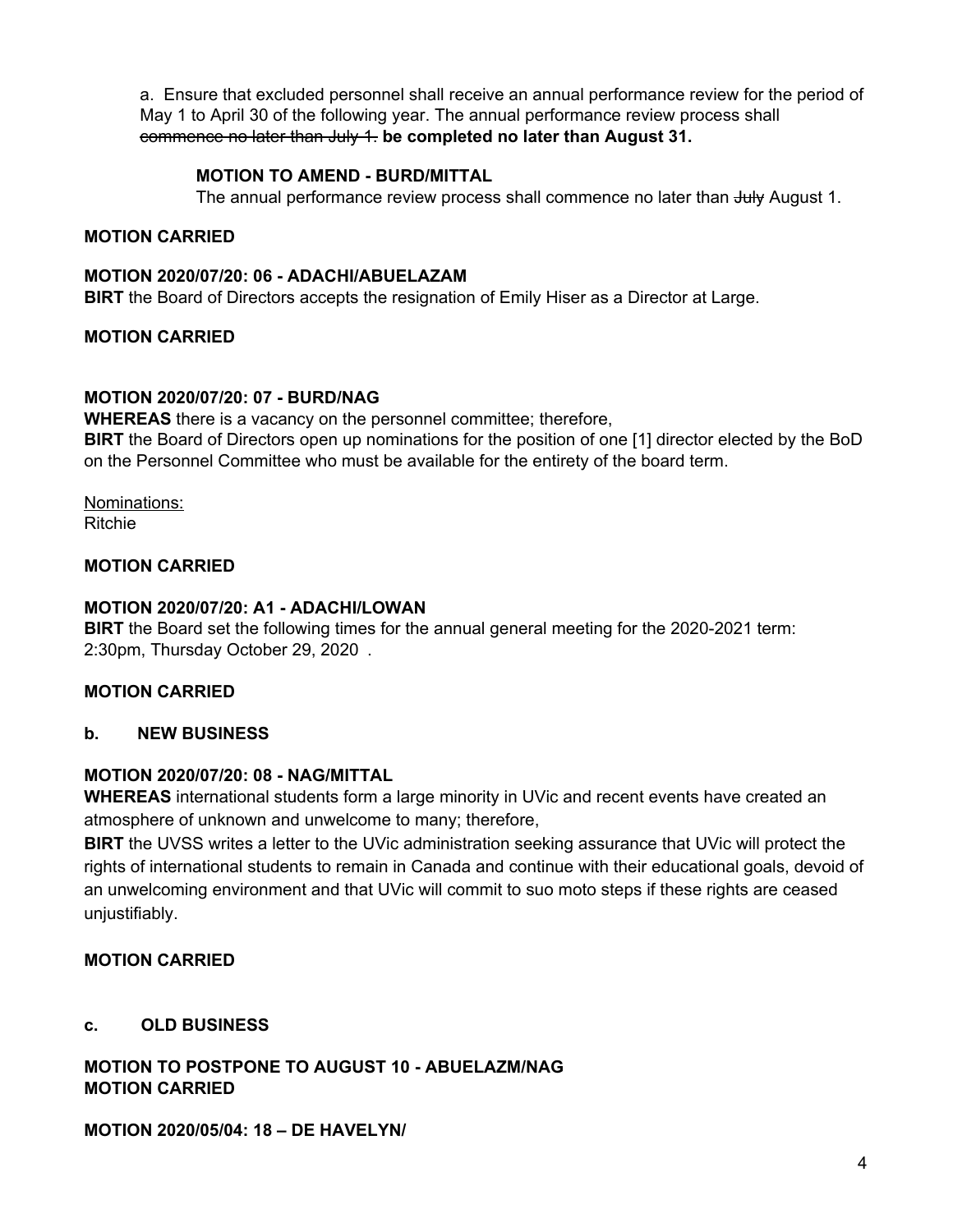**BIRT** nominations be opened to fill the following vacancies on SUB Occupants Committee:

One (1) Representative as recommended by Anti-Violence Project (AVP)

### **MOTION TO MOVE IN CAMERA - GUILDFORD/BLECHA MOTION CARRIED**

The meeting moved in camera at 7:28pm.

- **9. In Camera**
	- **a. Legal**
	- **b. Personnel Committee Report**

**MOTION TO RECESS - BURD/NAG** Resume at 7:35. **MOTION CARRIED**

### **MOTION 2020/07/20: A2 - TUBEISHAT/MITTAL**

**BIRT** Ali Calladine is ratified as a UVSS Senior Electoral Officer: and, **BIFRT** Owen Pachel is ratified as a UVSS Senior Electoral Officer; and, **BIFRT** Emma Hamill is ratified as the UVSS Chief Electoral Officer. **MOTION CARRIED**

### **MOTION 2020/07/20: A3 - BURD/MITTAL**

**BIRT** the Board of Directors conditionally accept the Studentcare agreement proposal, with further minor details negotiated and accepted by the director of Finance and Operations in collaboration with UVSS Excluded Managers; and,

**BIRFT** the Board of Directors conditionally accepts an agreement to lease up to 50% of the former Merit Travel space in the SUB for a full-time Studentcare health and dental plan office; and, **BIFRT** only the BIRT and BIFRT are recorded in the public-facing minutes.

# **MOTION CARRIED**

### **MOTION TO MOVE OUT OF CAMERA -**

The meeting moved out of camera at 8:16pm

Marran and Isaiah adjourn 8:16 **MOTION CARRIED**

### **10. MEETING TIMES**

**The next meeting scheduled by the Board of Directors is:** Monday August 10, 2020 via Zoom (online).

### **11. ADJOURNMENT**

**12. DIRECTORS' REPORTS**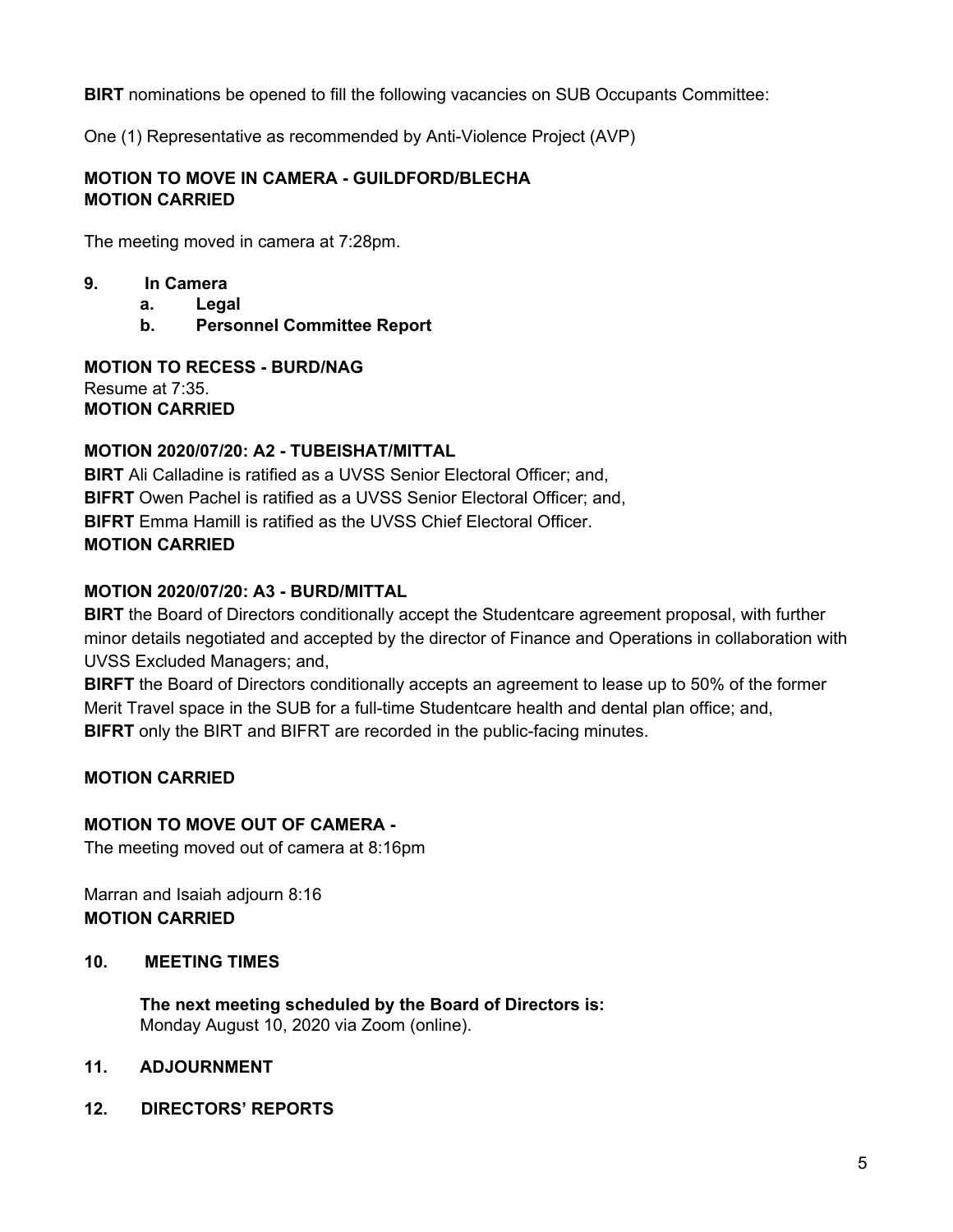Abdul Abuelazm (10 hours)

- Chaired ReThink Mental Health Working Group Meeting
- Chaired ReThink Mental Health Collaboration Meeting with other SU's
- Wrote Agendas
- Attended PD Committee Meeting
- Attended Campaigns Meeting
- Attended DefundSaanichPD Working Group Meeting
- Continued writing the Letter for Defunding Saanich PD
- Read through Policy
- Wrote an email to the Campaigns Committee

Dalal Tubeishat (90 hours)

- Answered emails
- Held office hours
- Had meetings with club executives
- Had internal meetings with other directors, excluded managers, and graphics
- Had external meetings with UVic administrators and faculty
- Wrote and edited letter to Saanich PD
- Conducted planning for clubs and course union related programming for the fall
- Signed cheques
- Updated and reviewed policy
- Chaired and planned for ARC
- Attended Member Outreach, Campaigns Committee, PIRG Working Group, Electoral Committee, Executive Committee, Divest, Operational Relations Committee, and Events **Committee**
- Attended SOCC Hiring Committee
- Attended Advocacy Groups Coordinators Meeting
- Strategic Planning
- Conducted planning for workshops
- Attended meeting with NIMBUS

Natalie Blecha (14 hours)

- SSD Good Food Box Delivery Driving (2 hours)
- SSD Event Participation (Craft Afternoons) (3 hours)
- UVSS ARC Committee Meetings (2 hours)
- SSD Council Meeting (2 hours)
- SSD Policy Development (2 hours)
- SSD/UVSS Communications (3 hours)

Victoria Ritchie (21.5 hours)

- Campaign Portfolio Meetings 1.5hrs
- Divest Email & Outreach Work 2hrs
- Divest Research 1hr
- Divest Social Media Working Group 1hr
- Policing Meeting Prep 1hr
- Policing Letter Edits 2hrs
- Policing Meeting 1hr
- Policing Research & Reading 1hr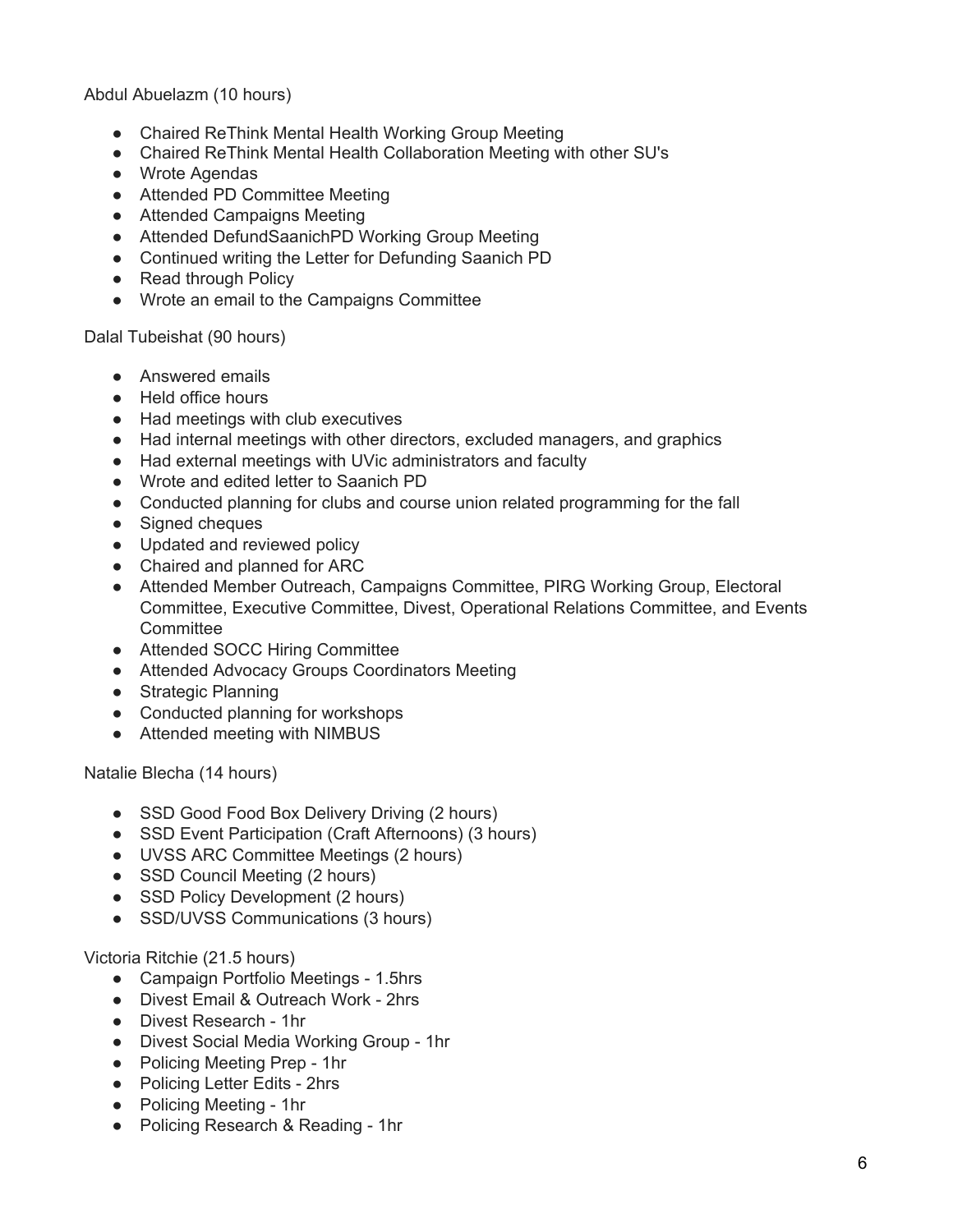- Campus to Campus 1hr
- LGC Rebrand Meetings 2.5hrs
- LGC Contact List & Email Template .5hr
- LGC Rebrand Work (messaging, content & graphics) 3.5hrs
- Additional Campaigns work 2.5hrs
- Board Policy Reading 1hr

Sarina de Havelyn (84.5 hours)

- Chaired and prepared for Electoral, Member Outreach, PIRG Working Group, Policy Development, Ombudsperson, and Executive Committees
- Meetings with UVic regarding messaging improvements, orientation planning, EQHR Policy Development, potential areas of collaboration, student life improvements, UVSS inserts on Coursespaces/syllabi, OERs on course sign up, virtual elections, co-curricular notation, and consent workshops
- Meeting preparations (scheduling, research, communications, minutes)
- Daily check-ins with Dir. of Campaigns
- Portfolio meetings
- Strategic planning
- Working with Abdul on ReThink, meetings with other SUs
- Working with Vic on Safer Communities and CAL messaging
- Met with Audrey Yap to discuss UVic and UVSS-led anti-racism strategies, identifying next steps and opportunities for collaboration
- UVSS awareness Zoom presentations to classes

Jocelynne Parent (4 hours)

- Campaigns committee
- Events meeting
- Minutes write up
- Event planning/research

Isaiah Adachi (4.5 hrs)

- 1 hour studying Issues Policy
- 30 mins calling with Sarina
- 1 hour MO committee
- 1 hour PIRG
- 1 hour Community Safety WG

#### Caleb Burd (80 hours)

- Attended exec leads meetings
- Met with nimbus
- Attended campaigns and divest meetings
- Worked on business strategic planning and corresponding survey
- Participated in foodbank committee meeting
- Attended Operational relations
- Attended Outreach and policy development committee meetings
- Worked on budgets
- Helped design strategic plan timeline
- Worked on health plan opt out process
- Signed checks
- Processed non-lead honoraria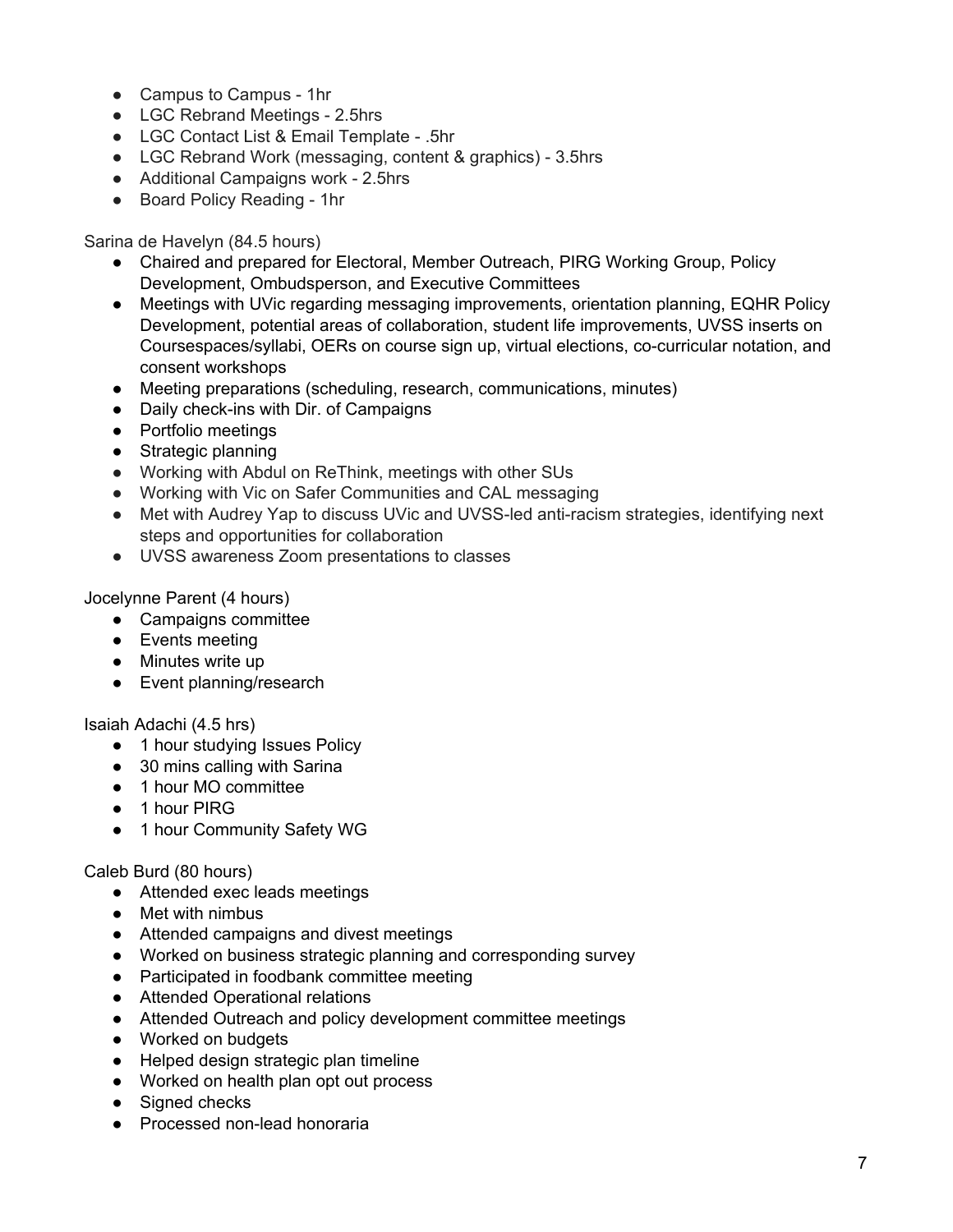● Responded to Health and dental plan concerns

Jana Barkowsky (7 hours)

- Helped with events budget
- Attended 2 mental health campaign meetings
- Attended campaigns committee
- Attended ARC
- Recorded ARC meeting minutes
- Attended meeting with other universities regarding mental health programs
- Worked on mental health resource hub
- Contacted professionals for advice regarding mental health workshops

Natalie Blecha (14 hours)

- SSD Good Food Box Delivery Driving (2 hours)
- SSD Event Participation (Craft Afternoons) (3 hours)
- UVSS ARC Committee Meetings (2 hours)
- SSD Council Meeting (2 hours)
- SSD Policy Development (2 hours)
- SSD/UVSS Communications (3 hours)

Dipayan Nag (17 hours)

- Contributed to Global Community Newsletter on Anti-Racism
- Monthly Meeting with Global Community
- ISR Meeting
- Responding to emails
- Worked on Strategic Plan (minor)
- Miscellaneous admin tasks

Evan Guildford (7.6 hours)

- Board Meeting 06/07- 2.5
- Anti-Oppression review- 0.5
- Campaigns Meeting 08/07- 1.1
- Territorial Acknowledgement composition- 0.5
- Rethink Mental Health write-ups/letter/research- 0.5
- Member Outreach meeting 15/07-1.0
- Rethink Mental Health meeting 16/07- 0.5
- FINOPS 18/07- 1.0

Emily Lowan (Hours July 6-July 17)

- $\bullet$  Week 1:49 hours
- Week 2: 40 hours

Let's Get Consensual

- Messaging development [3 hours]
- SVSEC [2.5 hours]
- Campus to campus planning [3 hours]
- Rebrand meetings and prep [6 hours]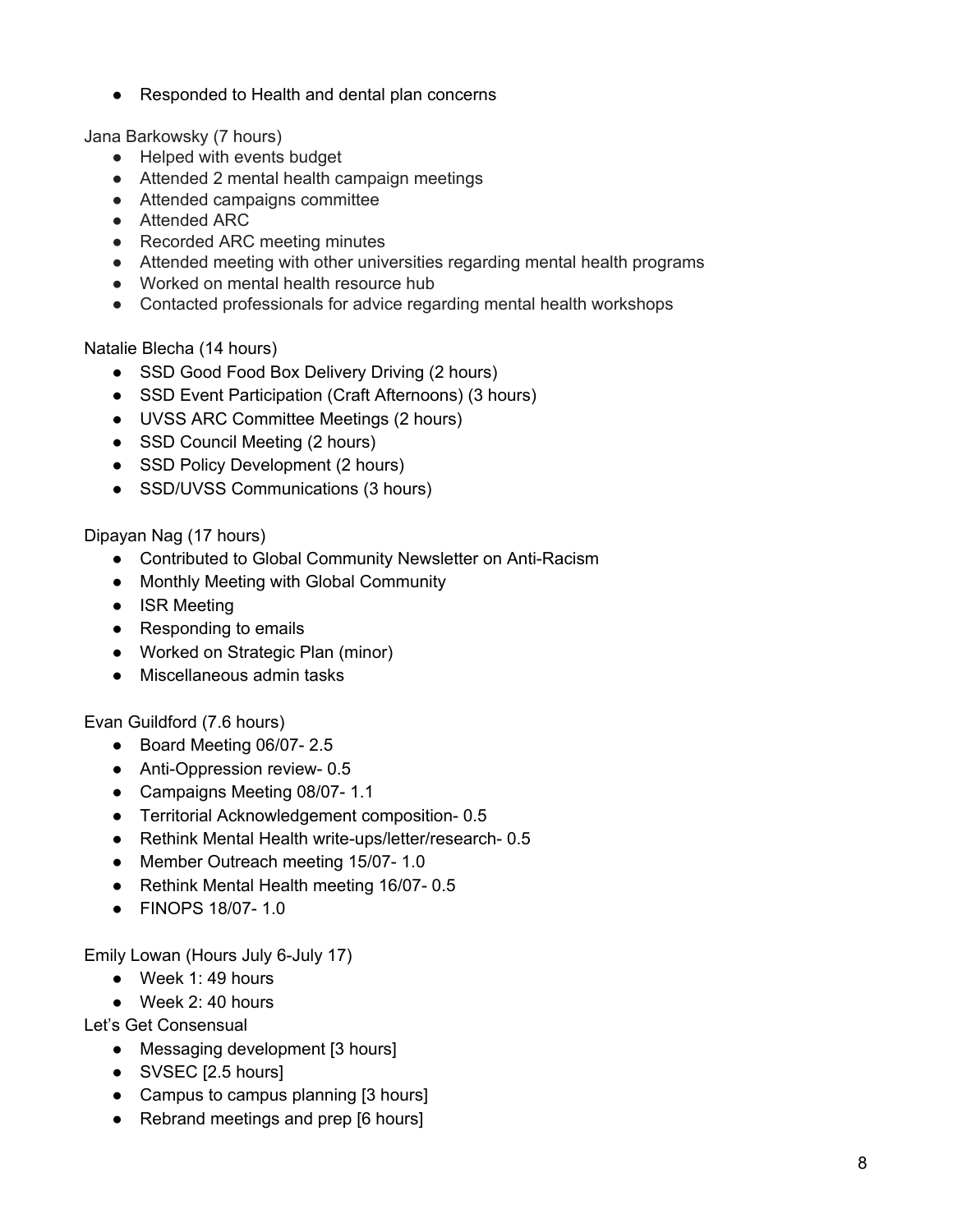● LGC handbook coordination [3 hours]

Community Safety

- Saanich police board meeting prep [2.5 hours]
- Saanich police board letter coordination/feedback [3 hours]
- Leads meeting with faculty anti-racism campaign [1 hour]
- Meeting with Saanich Police Board members [1 hour]
- Working group meeting [1 hour]

Divest UVic

- Social media working group meeting [1 hour]
- Billboard quote [0.5 hour]
- Research [1.5 hours]
- Meeting with Giving Tuesday rep [1 hour]
- Prep for Foundation Board meeting [1 hour]

Rethink Mental Health

- Working group meeting [1 hour]
- Action items [1.5 hours]
- Peer support committee [1 hour]

Rent with Rights

● Meeting with executive of Gordon Head Residents Association

Grants Now

• Meeting with CSU [0.5 hour]

Make Transit work

• Meeting prep for student voting seat discussion [1.5 hours]

Other meetings and committees:

- Hiring committee prep [3 hours]
- Hiring committee meetings [3 hours]
- Exec meetings [2 hours]
- Interview mental health workshop facilitator [2 hours]
- NIMBUS meeting [1 hour]
- Check-ins with Dir of Outreach [1.5 hours]
- Campaigns committee [3 hours]
- Leads meetings [2 hours]
- Operational relations committee [1 hour]
- Member outreach committee [0.5 hour]
- Policy development committee [0.5 hour]
- Budget finalize [1 hour]
- Strategic plan goals [1.5 hours]

Reeve Henderson (7 hours)

- ISRC Planning Meeting/Policy
- Emails
- Events Planning
- Events Committee
- Ombudsperson Committee